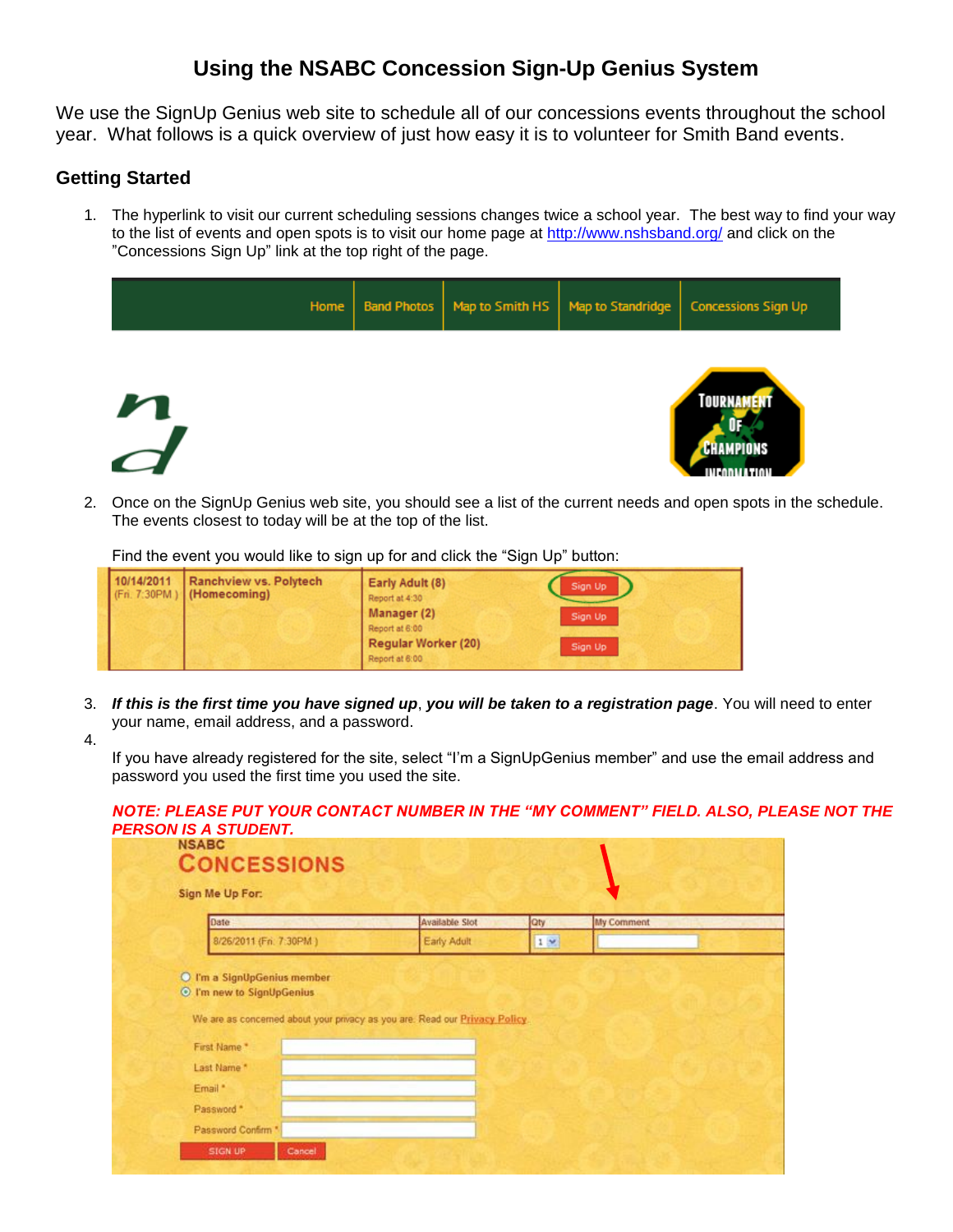5. That's it! You've signed up for the event. Once you have created a login account, you only need to click on the "Sign Up" button to sign up for other events.

| 10/27/2011<br>(Thu<br>7:00PM) | and the second control of the second control of the second second second second second second second second second second second second second second second second second second second second second second second second se<br>Ranchview vs. Roosevelt (Sr. Early Adult (8)<br>Night) | Report at 4:00<br>Manager (2)<br>Report at 5:30 | Sign Up<br>Susie Shatzsall<br>Vistor<br>DELETE<br><b>EDIT</b><br><b>SWAP</b> |
|-------------------------------|------------------------------------------------------------------------------------------------------------------------------------------------------------------------------------------------------------------------------------------------------------------------------------------|-------------------------------------------------|------------------------------------------------------------------------------|
|                               |                                                                                                                                                                                                                                                                                          | Regular Worker (20)<br>Report at 5:30           | Sign Up                                                                      |

## **Keeping Track of Your Signups**

When you return to the system and sign in (or you can click on the My Account tab) you will see the games you signed up for.

Click on the "Concessions" link under the chili dog photo to sign up for more games.

|          | <b>El Items I've Signed Up For</b>            |                                         |                              |               |
|----------|-----------------------------------------------|-----------------------------------------|------------------------------|---------------|
| Date     | <b>Time/Location</b>                          | Item                                    | <b>Sign Up</b>               | <b>Revise</b> |
| 09/09/11 | 7:30PM<br>Ranchview vs. Aubrey                | Manager, Report at 6:00<br>Visitor      | Concessions                  | VX            |
| 10/08/11 | 11:00AM<br>Ranchview vs. Wilmer Hutchins      | Manager, Report at 9:30 a.m.<br>Visitor | Concessions                  | V∣x           |
| 10/20/11 | 7:00PM<br>Turner vs. Liberty                  | Manager, Report at 5:30<br>Visitor      | Concessions                  | l∡lxi         |
| 10/27/11 | 7:00PM<br>Ranchview vs. Roosevelt (Sr. Night) | Manager, Report at 5:30<br>Visitor      | Concessions                  | l√lxl         |
|          | Sign Ups I've Been Invited To                 |                                         | <b>Icon View   List View</b> |               |
|          | $\vee$ Go<br>ORDER BY: Title (Ascending)      |                                         |                              |               |
|          |                                               |                                         |                              |               |
|          |                                               |                                         |                              |               |
|          |                                               |                                         |                              |               |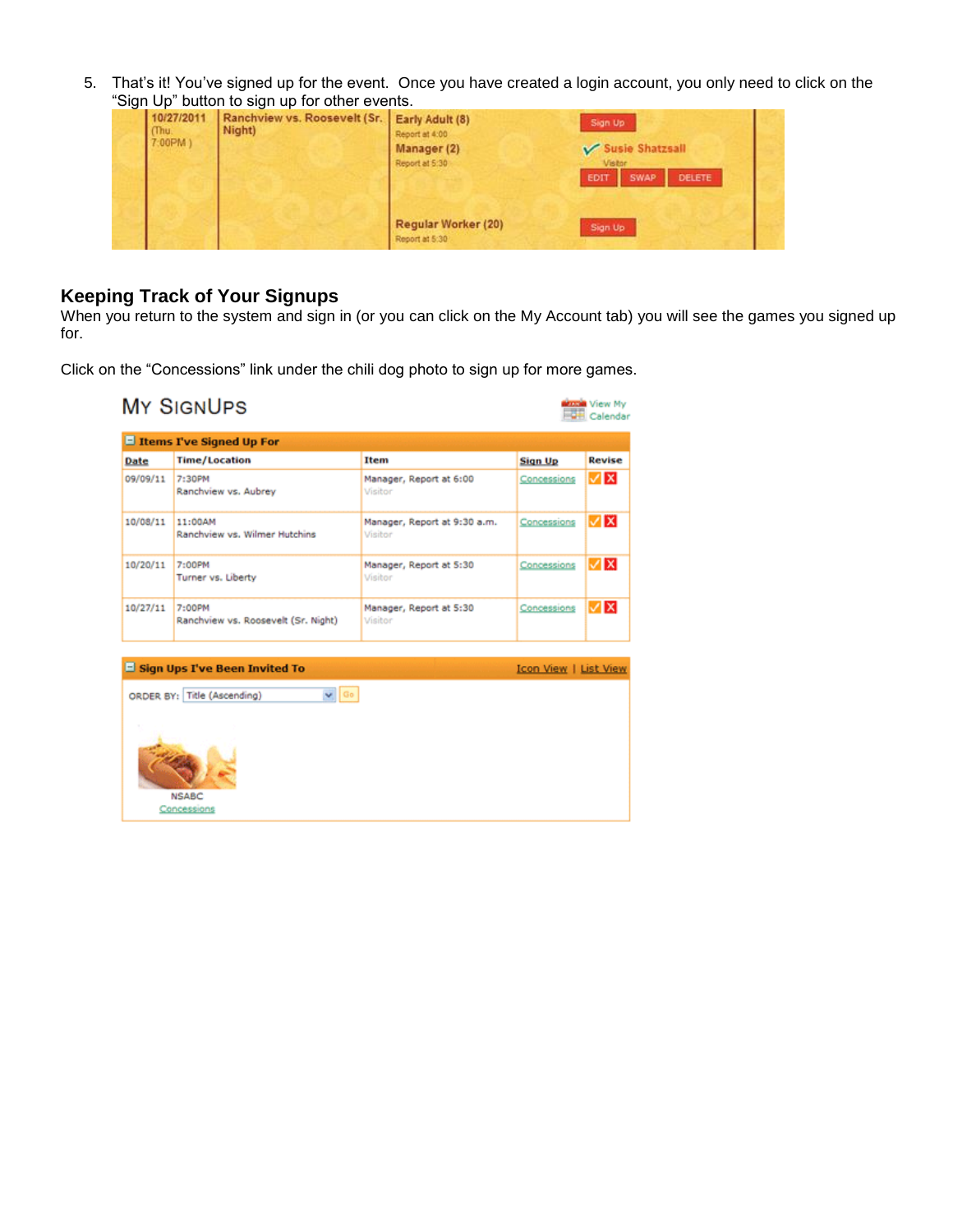### **Notifications**

You will receive an email two days prior to any game you signed up for. You also have the option of receiving a reminder via text message. To add your mobile number, click on the "My Profile" link on the My Account page.

| <b>Genius</b><br><b>CREATE A SIGN UP</b><br><b>HOME</b> | <b>PLANNING RESOURCES</b><br><b>FIND A SIGN UP</b><br><b>MY ACCOUNT</b><br>Logout   Help                 |
|---------------------------------------------------------|----------------------------------------------------------------------------------------------------------|
| <b>MY SIGNUPS</b>                                       | <b>NAME View My</b><br><b>Hello, NSABC Band Boosters.</b><br>Calendar<br>(Not NSABC?)                    |
| E Items I've Signed Up For                              | $\Box$ My Account                                                                                        |
| You do not have any items that you've signed up for.    | My Sign Ups                                                                                              |
|                                                         | My Calendar                                                                                              |
|                                                         | My Profile                                                                                               |
| $\Box$ Sign Ups I've Been Invited To                    | <b>Reset My Password</b><br>Icon View   List View                                                        |
|                                                         | <b>My Email Options</b>                                                                                  |
| You are not a member of any sign up lists.              | My Groups                                                                                                |
|                                                         | <b>Custom Reports</b>                                                                                    |
| Sign Ups I've Created                                   | <b>Web Buttons</b><br>Icon View   List View                                                              |
| $\vee$ Go<br>ORDER BY: Title (Ascending)                | Duplicate a Sign Up<br>Transfer a Sign Up<br>THE GENIUS BLOG UPDATE:<br>Delivering Customer Service WOW. |
| <b>Concessions</b><br>View   Edit   Delete              | 11 million<br>satisfied customers                                                                        |

You will be taken to a page where you can add your mobile number and make any changes to your profile if needed.<br>
FILITED STATE A SIGN UP FIND A SIGN UP TRANNING R

| Last Name *           | Shatzsall            |   |             |  |
|-----------------------|----------------------|---|-------------|--|
| Country               | <b>United States</b> | v |             |  |
| Zip/Postal Code 75006 |                      |   |             |  |
| Mobile Phone          | 469-371-8467 on AT&T |   | $\ddotmark$ |  |
| Email *               | susie2625@gmail.com  |   |             |  |

PLEASE NOTE: Your mobile phone number is not required and we will not call you or share your number with a third party. This information is for use in optional text message notifications to your phone.

#### **Swapping**

The system has a "swap" feature. If you find that you can't work a day you are signed up for, you can use the system to ask someone to swap with you. Once the other person confirms the swap, the system will automatically make the swap.

To swap:

1. Go to the main concession page and find the game you have signed up to work. Click on the "Swap" button

| 10/20/2011<br>Thu. | <b>Turner vs. Liberty</b> | Early Adult (8)<br>Report at 4:00 | Sign Up               |
|--------------------|---------------------------|-----------------------------------|-----------------------|
| 7:00PM)            |                           | Manager (2)<br>Report at 5:30     | Susie Shatzsall       |
|                    |                           |                                   | <b>DELETE</b><br>SWAP |
|                    |                           |                                   |                       |

2. You will be taken to a page that shows all filled spots. Click next to the person's name you would like to swap with. Then, click the "Request a swap" button at the bottom of the page.

| Pamela Fedorko                                | 8/27/2011 (Sat. 8:00PM) | Manager                                  | this is a tst       |
|-----------------------------------------------|-------------------------|------------------------------------------|---------------------|
| Pamela Fedorko                                | 8/31/2011 (Wed. 5:30PM) | Manager                                  |                     |
| <b>Program and Contract Contract Contract</b> |                         | the company's property and the company's | <b>AMA 110 BARB</b> |